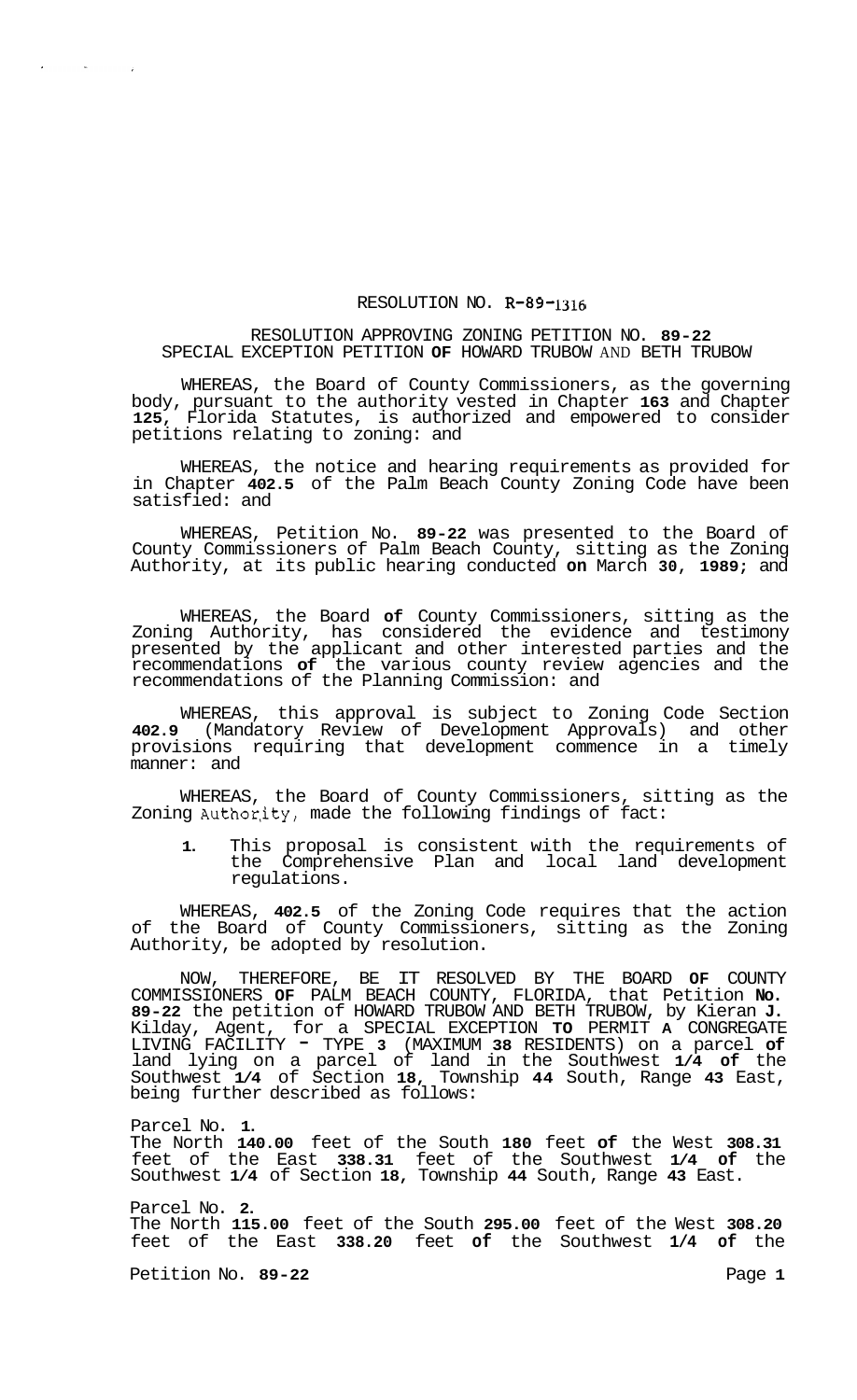Southwest **1/4** of Section **18,** Township **44** South, Range **43** East, being located on the west side of Gulfstream Road, approximately **.25** mile north of 10th Avenue North, in a RM-Multiple Family REsidential Zoning District (Medium Density), was approved on March **30, 1989,** as advertised, subject to the following conditions:

- **1.**  The native slash pine shall be preserved and incorporated into the site design to the greatest extent possible.
- **2.**  Landscape alternative Number **3** shall be required along the south, north, and west property line supplemented with the perimeter landscape requirements by installing ten **(10)** to twelve **(12)** foot high native canopy trees planted twenty **(20)** feet on center, supplemented with a thirty-six **(36)** inch high hedge and six **(6)** foot solid wooden fence. The landscaping shall be installed on the outside of the fence.
- **3.**  If converted, the site shall be limited to the number of units permitted by the Zoning Code. In no case shall this number exceed fourteen **(14)** dwelling units.
- **4.**  Use of the site shall be limited to a congregate living facility supporting a maximum of thirty-eight **(38)**  residents, including live-in staff.
- **5.**  Off-premise signs shall not be permitted on site.
- *6.*  The Developer shall provide discharge control and treatment for the stormwater runoff in accordance with all applicable agency requirements in effect at the time of the permit application. However, at a minimum, this development shall retain onsite the stormwater runoff generated by a three **(3)** year-one **(1)** hour storm with a total rainfall of **3** inches as required by the Permit Section, Land Development Division. In the event that the subject site abuts a Department of Transportation maintained roadway, concurrent approval from the Florida Department of Transportation will also be required. The drainage system shall be maintained in an acceptable condition as approved by the County Engineer. In the event that the drainage system *is* not adequately maintained **as** determined by the County Engineer, this matter will be referred *to* the Code Enforcement Board for enforcement.
- *7.*  Within **90** days of approval of this project, the property owner shall convey **to** Palm Beach County Land Development Division by road right-of-way warranty deed for Gulfstream Road, **40** feet from centerline free of all encumbrances and encroachments. Property owner shall provide Palm Beach County with sufficient documentation acceptable to the Right of Way Acquisition Section to ensure that the property is free of all encumbrances and encroachments. Right-of-way conveyances shall also include "Safe Sight Corners"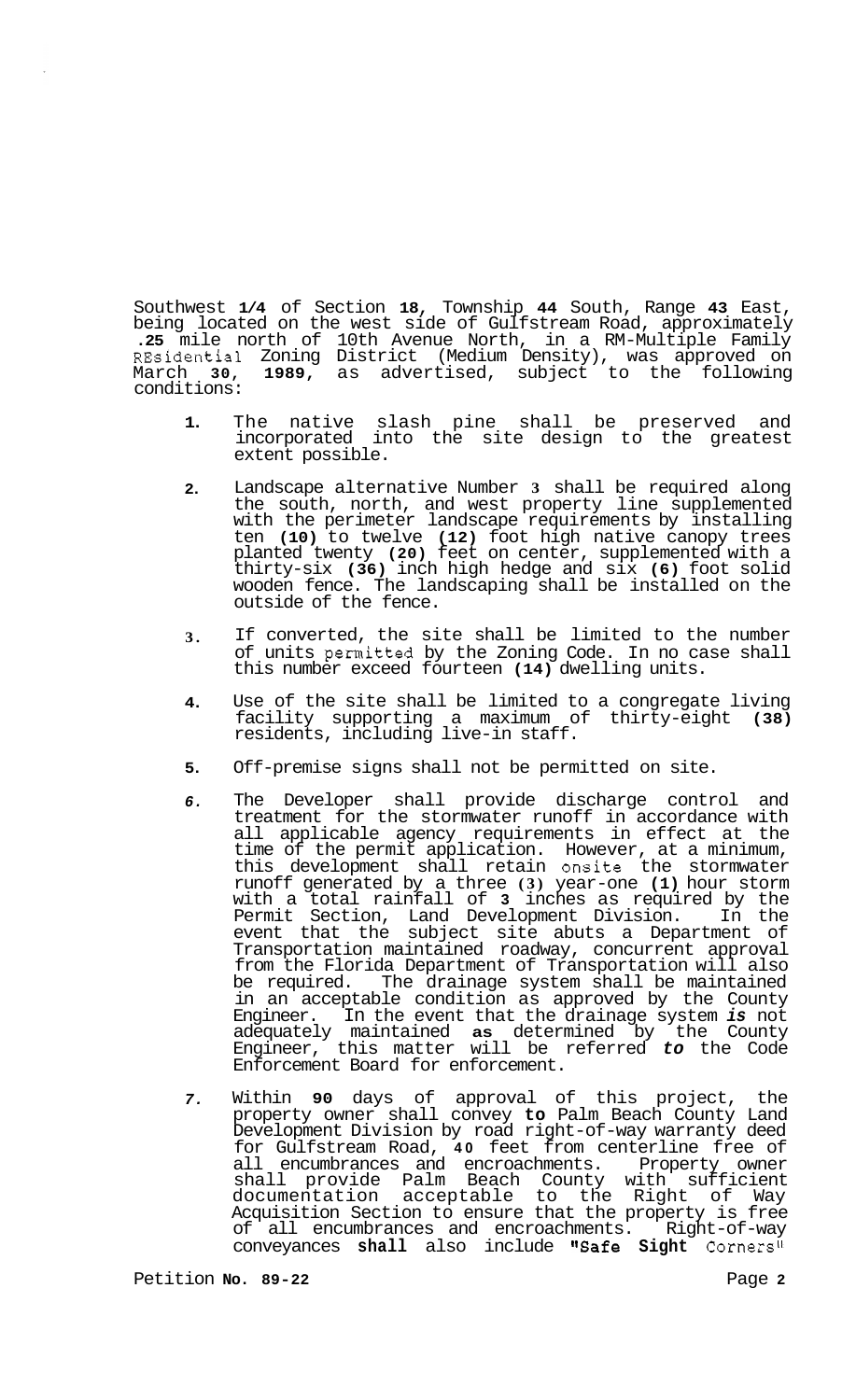where appropriate at intersections as determined by the County Engineer.

*8.*  The Property owner shall construct an eighty *(80)* foot wide culvert crossing, with twenty-four **(24)** foot wide pavement, as permitted by the applicable agencies, over the lateral canal to the south to provide continuity with Gulfstream Road to the south.

The property owner shall also fund the cost of the County's share **of** a street improvement program for their property when initiated.

- **9.**  The petitioner shall pay a Fair Share Fee in the amount and manner required by the "Fair Share Contribution for Road Improvements Ordinance" as it presently exists or as it may from time to time be amended. The Fair Share Fee for this project presently is **\$2,545.00 (95** trips **X \$26.79** per trip).
- **10.**  The Developer shall plat the subject property in accordance with provisions of Palm Beach County's Subdivision Platting Ordinance **73-4 as** amended.
- **11.**  Sewer service is available to the property. Therefore, no septic tank shall be permitted on the site.
- **12.**  Water service is available to the property. Therefore, no well shall be permitted on the site to provide potable water.
- **13.**  Failure to comply with any conditions of approval may result in the denial or revocation of a building permit; the issuance of a stop work order; the denial of a Certificate **of** Occupancy on any building or structure; or the denial or revocation **of** any permit or approval for any developer-owner, commercial-owner, lessee, or user of the subject property. Appeals from such action may be taken to the Palm Beach County Board *of* Adjustment or as otherwise provided in the Palm Beach County Zoning Code.
- **14.**  Deliveries shall be limited to occurring between **7:OO**  a.m. and *7:OO* p.m.
- **15.**  Signage shall be limited to a double sided sign **no**  larger than six **(6)** square feet.
- **16.**  Air conditioning and utility related equipment shall be located on the south side of the building.